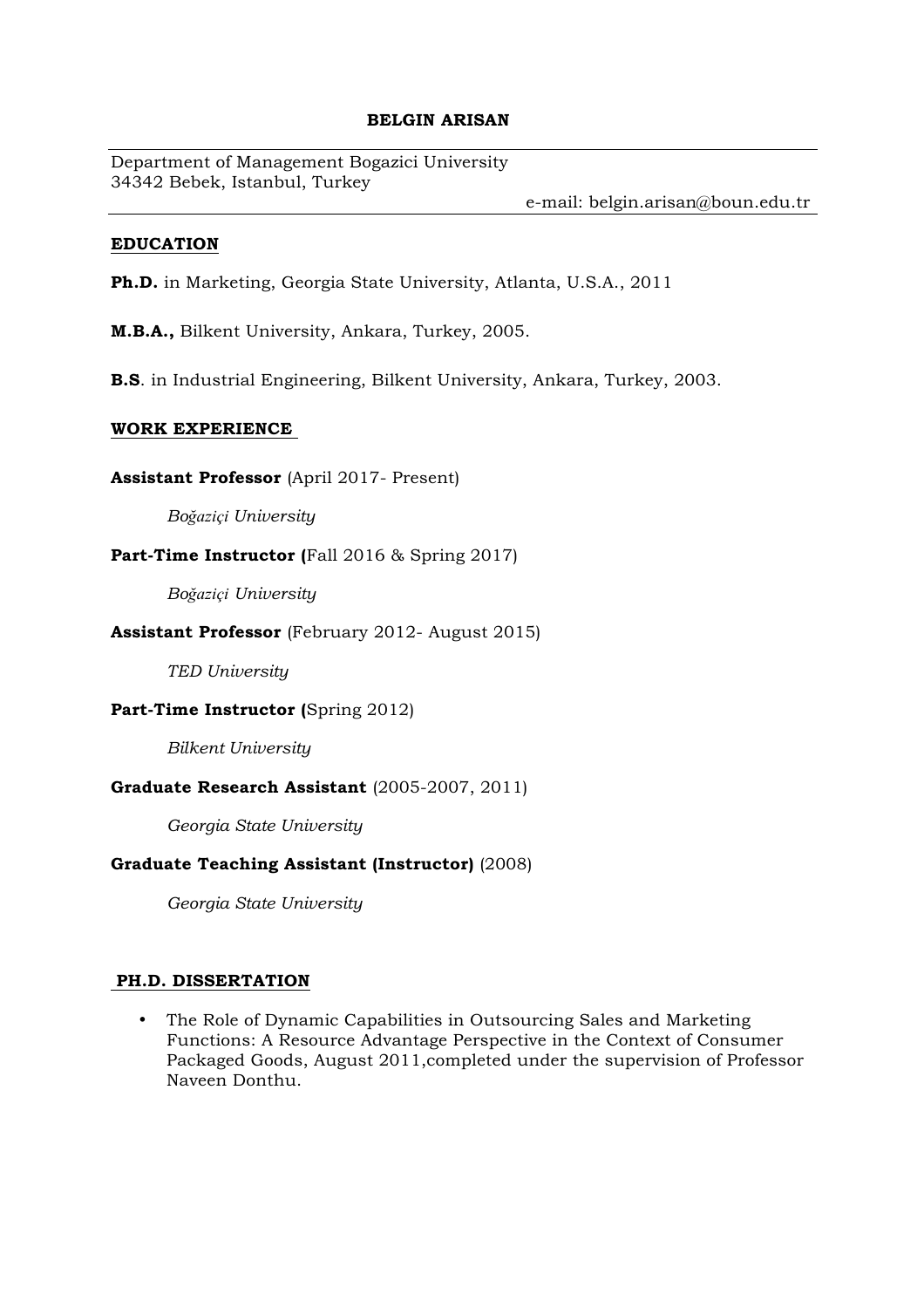#### **PUBLICATIONS**

Unal, Belgin and Naveen Donthu (2014), "Role of Absorptive Capabilities in Outsourcing the Headquarters Selling Task in the United States," Industrial Marketing Management, Vol: 43, Issue: 6, pp.1079-1084. (SSCI)

Donthu, Naveen and Belgin Unal (2014), "Identifying Escalation of Commitment in B2B New Product Development Projects Using Data Envelopment Analysis," *Journal of Business and Industrial Marketing*, Vol: 29, Issue: 3, pp. 209-214. (SSCI)

Donthu, Naveen and Belgin Unal (2012), "Collaboration Dynamics When Outsourcing: How CPG Companies Enhance Performance by Collaborating with their Sales and Marketing Agencies," ASMC Foundation, ISBN: 978-0- 615-66084- 4, 16pp.

Moschis, George P. and Belgin Unal (2008), "Travel and Leisure Services Preferences and Patronage Motives of Older Consumers," Journal of Travel and Tourism Marketing, Vol: 24, Issue: 4, pp. 259-269. (SSCI)

#### **CONFERENCES**

Unal, Belgin and Sevgin Eroglu (2013), "The Relationship between Store Environment Satisfaction and Job Outcomes: The Mediating Role of Social Interaction Among Store Managers," The 6<sup>th</sup> Latin American Retail Conference (CLAV-2013), Sao Paulo: Brazil.

Unal, Belgin and Naveen Donthu (2013), "The Relationship Dynamics in Outsourcing the Retail Services Task," 2013 International B2B Research Workshop: "B2B Research Across the Global Enterprise, Sao Paulo: Brazil.

Eroglu, Sevgin, Machleit, Karen, Unal, Belgin and Edward Rigdon (2010), "Retail Strategy Implications of Store Design: Considering Effects on Employee Performance," The European Institute of Retailing and Services Studies, Istanbul: Turkey.

Donthu, Naveen and Belgin Unal (2008), "Identifying Escalation of Commitment in New Product Development Projects Using Data Envelopment Analysis," American Marketing Association Summer Educators` Conference, San Diego: U.S.A.

Eroglu, Sevgin, Unal, Belgin and Karen Machleit (2008), "Impact of Physical Store Environment on Employee Performance," International Conference on Value Chain Sustainability: Integrating Design, Logistics and Branding for Sustainable Value Creation, Izmir: Turkey.

Bello, Daniel C., Unal, Belgin and Naveen Donthu (2007), "Outsourcing Marketing Functions in International Channels of Distribution: The Unexamined Role of Effectiveness," American Marketing Association Winter Educators` Conference, San Diego: U.S.A.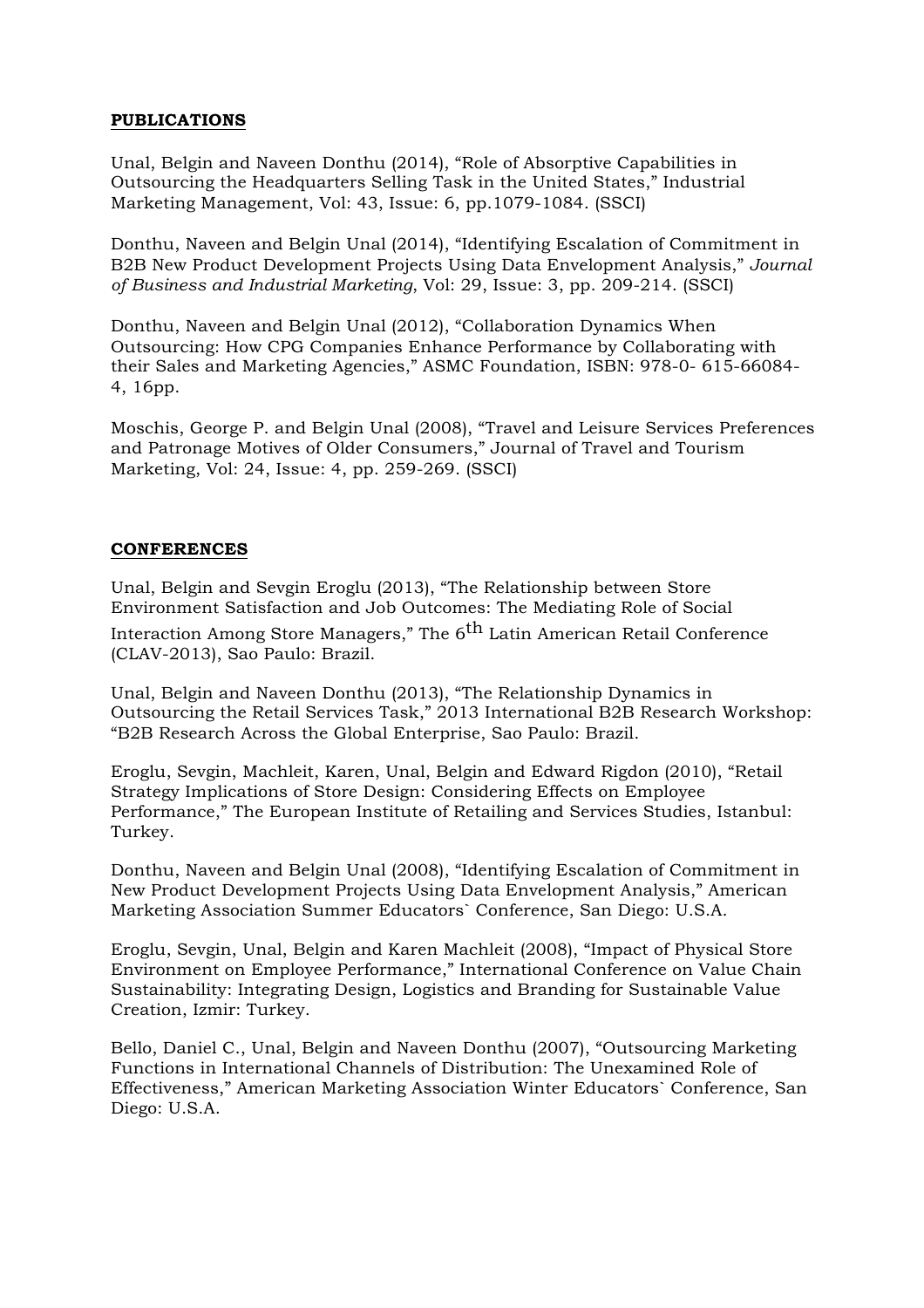## **RESEARCH PROJECTS IN PROGRESS**

"Store Environment and Job Outcomes"

"Outsourcing Sales and Marketing Functions"

"The Effects of SAP Adoption Processes on the Efficiency and Brand Value of a Private Turkish University"

## **TEACHING EXPERIENCE**

Sales Management Strategic Marketing Management Research Methods Buyer Behavior Marketing Principles Organizational Behavior Fundamentals of Business Management and Leadership in Educational Institutions

## **SERVICES**

- International Business Review- 2015, **Referee**
- Pazarlama ve Pazarlama Araştırmaları Dergisi (Journal of Marketing and Marketing Research, Turkey)- 2014, **Referee**
- 18. Ulusal Pazarlama Kongresi (18<sup>th</sup> National Marketing Convention; Turkey)- 2013, **Referee**
- <sup>6</sup>th Latin American Retail Conference (Brazil)- 2013, **Referee**
- 2014-1-BİDEB 2214/A 2219 Marketing, TUBITAK SOBAG, 1001 & 3501 Projects, 2014, **Panelist**
- 2013-2-Management/Marketing Track, TUBITAK SOBAG, 1001 & 3501 Projects, 2013, **Panelist**
- Marketing Track, TUBITAK BIDEP Projects, 2013, **External Consultant**
- "Candidates of the Management in Educational Institutions Graduate Program", TED University- 2013, **Jury**
- Promotion Committee, TED University (2012- 2015), **Member**
- Strategic Plan Committee, TED University (2012- 2015), **Member**
- Course Scheduling Committee, TED University (2012- 2014), **Member**
- Faculty Executive Board, FEAS, TED University, (2012- 2015), **Member**
- Survey Work Group, TED University, (2012- 2015), **Member**
- TEDU Dance Society, TED University, (2012-2014), **Co-advisor**
- Department of Business Administration, TED University, **Internship Coordinator** (2014-2015)

## **HONORS AND AWARDS**

Ph.D. Scholarship, Marketing Department, Robinson College of Business, Georgia State University, Atlanta, U.S.A.